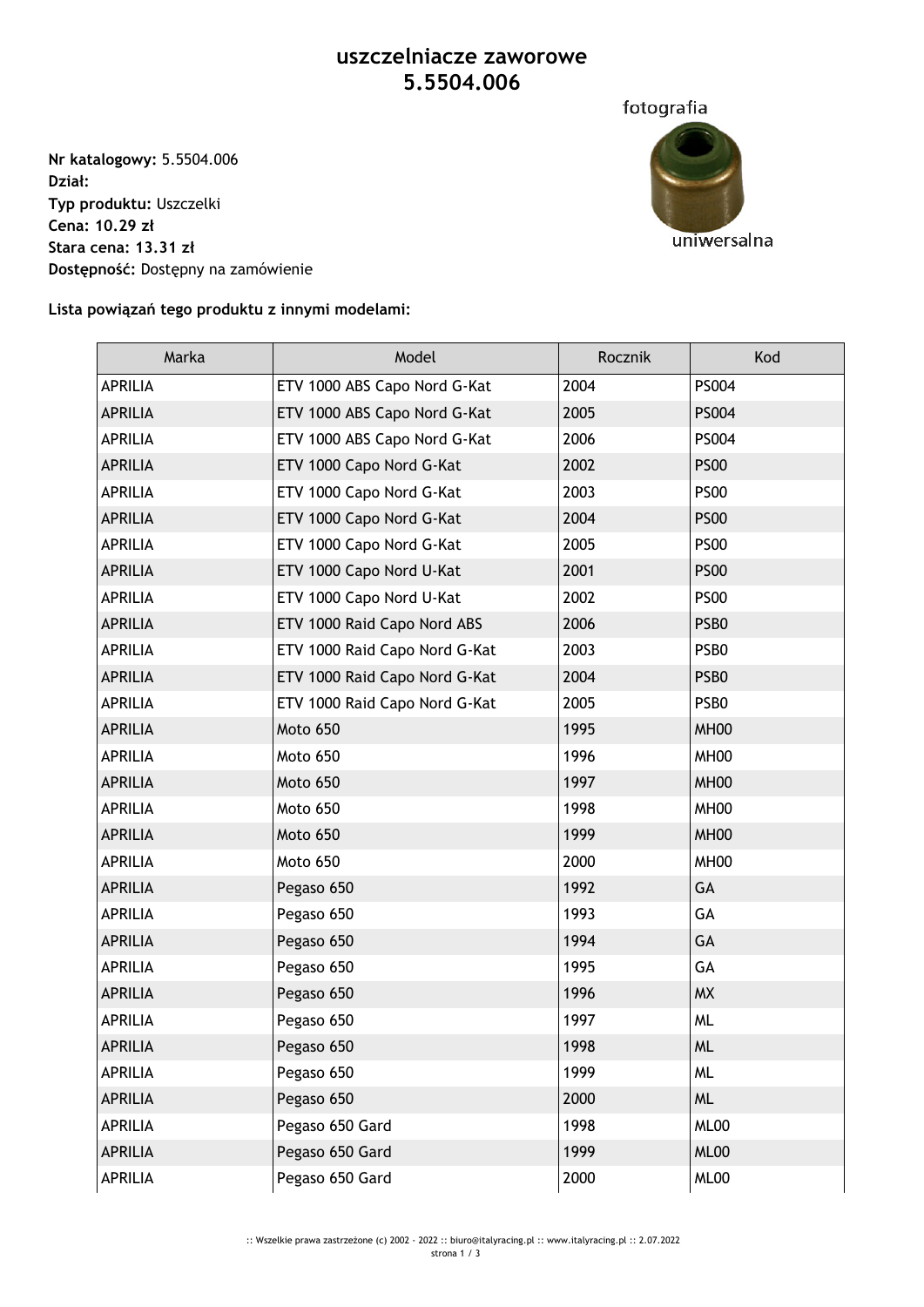| <b>APRILIA</b> | Pegaso 650 ie         | 2001 | <b>RW</b>    |
|----------------|-----------------------|------|--------------|
| <b>APRILIA</b> | Pegaso 650 ie         | 2002 | <b>RW</b>    |
| <b>APRILIA</b> | Pegaso 650 ie         | 2003 | <b>RW</b>    |
| <b>APRILIA</b> | Pegaso 650 ie         | 2004 | <b>RW</b>    |
| <b>APRILIA</b> | Pegaso 650 ie Garda   | 2001 | <b>RW</b>    |
| <b>APRILIA</b> | Pegaso 650 ie Garda   | 2002 | <b>RW</b>    |
| <b>APRILIA</b> | Pegaso 650 ie Garda   | 2003 | <b>RW</b>    |
| <b>APRILIA</b> | RST 1000 Mille Futura | 2001 | PW003        |
| <b>APRILIA</b> | RST 1000 Mille Futura | 2002 | PW003        |
| <b>APRILIA</b> | RST 1000 Mille Futura | 2003 | PW003        |
| <b>APRILIA</b> | RST 1000 Mille Futura | 2004 | PW003        |
| <b>APRILIA</b> | RSV 1000 Mille        | 1998 | ME00         |
| <b>APRILIA</b> | RSV 1000 Mille        | 1999 | ME00         |
| <b>APRILIA</b> | RSV 1000 Mille        | 2000 | ME00         |
| <b>APRILIA</b> | RSV 1000 Mille        | 2001 | <b>RP00</b>  |
| <b>APRILIA</b> | RSV 1000 Mille        | 2002 | <b>RP00</b>  |
| <b>APRILIA</b> | RSV 1000 Mille        | 2003 | <b>RP12</b>  |
| <b>APRILIA</b> | <b>RSV 1000 R</b>     | 2000 |              |
| <b>APRILIA</b> | <b>RSV 1000 R</b>     | 2001 |              |
| <b>APRILIA</b> | <b>RSV 1000 R</b>     | 2002 |              |
| <b>APRILIA</b> | <b>RSV 1000 R</b>     | 2003 |              |
| <b>APRILIA</b> | <b>RSV 1000 R</b>     | 2004 |              |
| <b>APRILIA</b> | <b>RSV 1000 R</b>     | 2005 |              |
| <b>APRILIA</b> | <b>RSV 1000 R</b>     | 2006 |              |
| <b>APRILIA</b> | RSV 1000 R Factory    | 2004 | <b>RR000</b> |
| <b>APRILIA</b> | RSV 1000 R Factory    | 2005 | <b>RR000</b> |
| <b>APRILIA</b> | RSV 1000 R Factory    | 2006 | <b>RR</b>    |
| <b>APRILIA</b> | SL 1000 Falco         | 1999 | <b>PA00</b>  |
| <b>APRILIA</b> | SL 1000 Falco         | 2000 | <b>PA00</b>  |
| <b>APRILIA</b> | SL 1000 Falco         | 2001 | <b>PA00</b>  |
| <b>APRILIA</b> | SL 1000 Falco         | 2002 | <b>PA00</b>  |
| <b>APRILIA</b> | SL 1000 Falco         | 2003 | <b>PA00</b>  |
| <b>APRILIA</b> | SL 1000 Falco         | 2004 | <b>PA00</b>  |
| <b>APRILIA</b> | <b>Tuono 1000 R</b>   | 2002 | RPB00/RPB06  |
| <b>APRILIA</b> | <b>Tuono 1000 R</b>   | 2003 | RPB00/RPB06  |
| <b>APRILIA</b> | <b>Tuono 1000 R</b>   | 2004 |              |
| <b>APRILIA</b> | <b>Tuono 1000 R</b>   | 2005 |              |
| <b>APRILIA</b> | <b>Tuono 1000 R</b>   | 2006 |              |
| <b>APRILIA</b> | Tuono 1000 R Factory  | 2004 | <b>RRL00</b> |
| <b>APRILIA</b> | Tuono 1000 R Factory  | 2005 | <b>RRL00</b> |
| <b>BMW</b>     | F 650 650             | 1993 | E169         |
| <b>BMW</b>     | F 650 650             | 1994 | E169         |
| <b>BMW</b>     | F 650 650             | 1995 | E169         |
| <b>BMW</b>     | F 650 650             | 1996 | E169         |